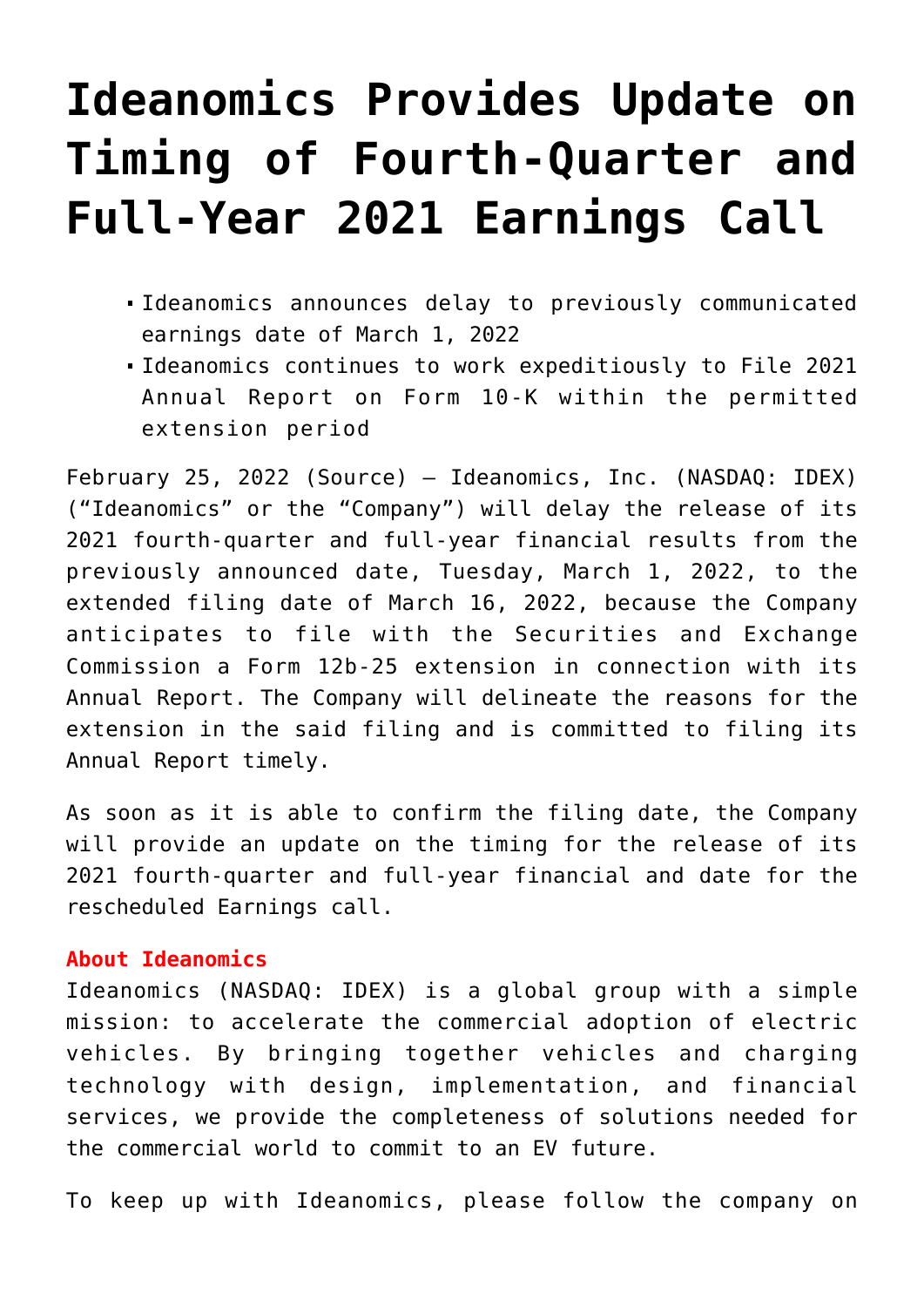social @ideanomicshq or visit [https://ideanomics.com](https://c212.net/c/link/?t=0&l=en&o=3455959-1&h=3292676154&u=https%3A%2F%2Fideanomics.com%2F&a=https%3A%2F%2Fideanomics.com).

## **Safe Harbor Statement**

This press release contains "forward-looking statements" within the meaning of the federal securities laws. All statements other than statements of historical fact included herein are "forward-looking statements." These forward-looking statements are often identified by the use of forward-looking terminology such as "believes," "expects," or similar expressions, involve known and unknown risks and uncertainties, and include statements regarding our ability to file its Annual Report on Form 10-K within the prescribed period. Although the Company believes that the expectations reflected in such forward-looking statements are reasonable, they do involve assumptions, risks, and uncertainties, and these expectations may prove to be incorrect. You should not place undue reliance on these forward-looking statements, which speak only as of the date of this press release. The Company's actual results could differ materially from those anticipated in these forward-looking statements as a result of a variety of risks and uncertainties, such as risks related to: our ability to continue as a going concern; our ability to raise additional financing to meet our business requirements; fluctuations in our operating results; strain to our personnel management, financial systems and other resources as we grow our business; our ability to attract and retain key employees and senior management; competitive pressure; our international operations; and other risks and uncertainties disclosed under the sections entitled "Risk Factors" and "Management's Discussion and Analysis of Financial Condition and Results of Operations" in our most recent Form 10-K and Form 10-Q filed with the Securities and Exchange Commission, and similar disclosures in subsequent reports filed with the SEC, which are available on the SEC website at [www.sec.gov..](https://c212.net/c/link/?t=0&l=en&o=3455959-1&h=1834066269&u=http%3A%2F%2Fwww.sec.gov.%2F&a=www.sec.gov..+) All forwardlooking statements attributable to the Company or persons acting on its behalf are expressly qualified in their entirety by these risk factors. Other than as required under the